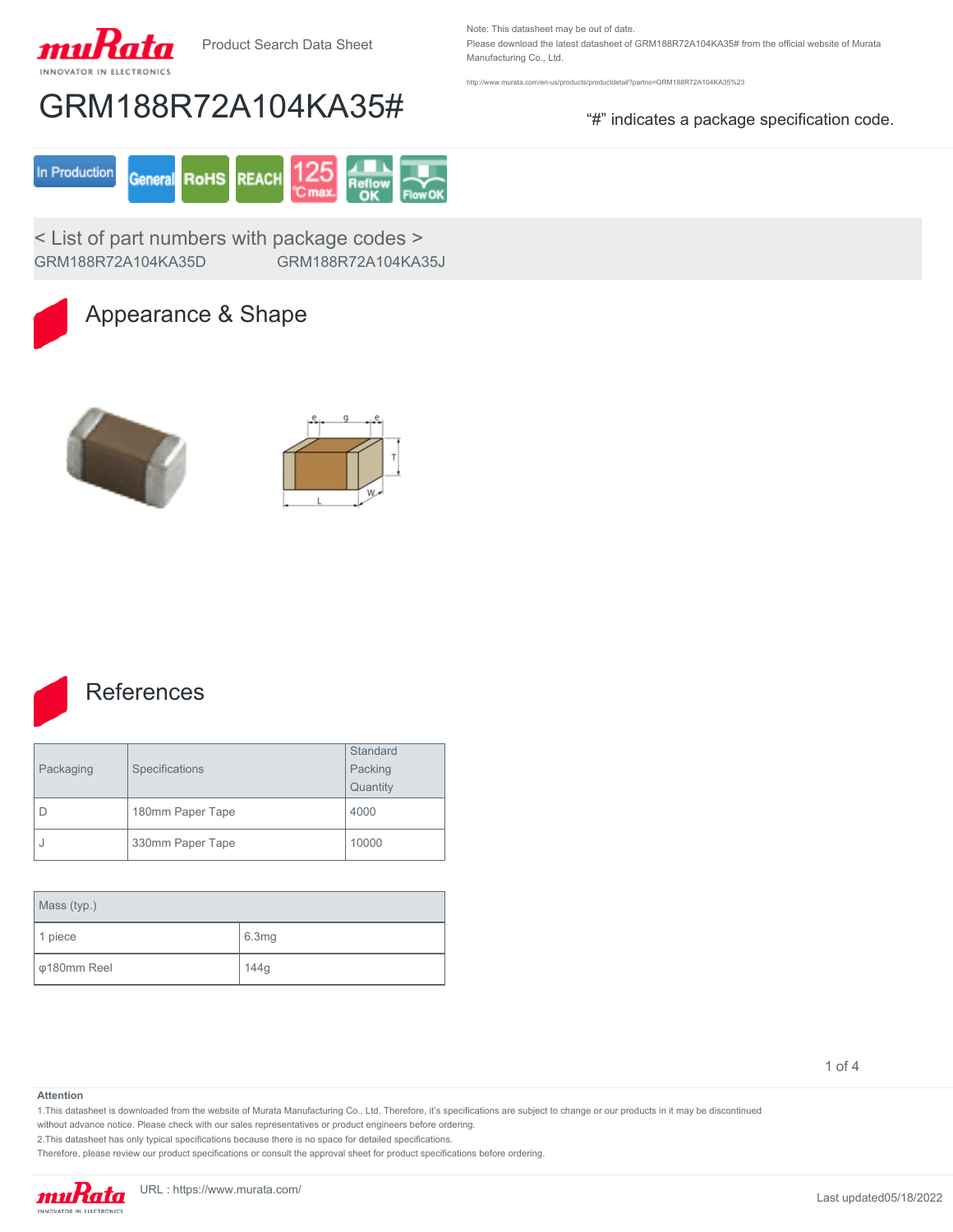

# GRM188R72A104KA35# "#" indicates a package specification code.

Note: This datasheet may be out of date. Please download the latest datasheet of GRM188R72A104KA35# from the official website of Murata Manufacturing Co., Ltd.

<http://www.murata.com/en-us/products/productdetail?partno=GRM188R72A104KA35%23>



## **Specifications**

| Length                                              | 1.6±0.1mm                            |
|-----------------------------------------------------|--------------------------------------|
| Width                                               | $0.8{\pm}0.1$ mm                     |
| <b>Thickness</b>                                    | $0.8{\pm}0.1$ mm                     |
| Capacitance                                         | $0.10 \mu F \pm 10\%$                |
| Distance between external<br>terminals g            | $0.5$ mm min.                        |
| External terminal size e                            | 0.2 to 0.5mm                         |
| <b>Operating Temperature</b><br>Range               | -55°C to 125°C                       |
| <b>Rated Voltage</b>                                | $100$ $Vdc$                          |
| Size code in inch(mm)                               | 0603 (1608M)                         |
| Capacitance change rate                             | ±15.0%                               |
| Temperature characteristics<br>(complied standard)  | X7R(EIA)                             |
| Temperature range of<br>temperature characteristics | -55 $^{\circ}$ C to 125 $^{\circ}$ C |

2 of 4

#### **Attention**

1.This datasheet is downloaded from the website of Murata Manufacturing Co., Ltd. Therefore, it's specifications are subject to change or our products in it may be discontinued

without advance notice. Please check with our sales representatives or product engineers before ordering.

2.This datasheet has only typical specifications because there is no space for detailed specifications.

Therefore, please review our product specifications or consult the approval sheet for product specifications before ordering.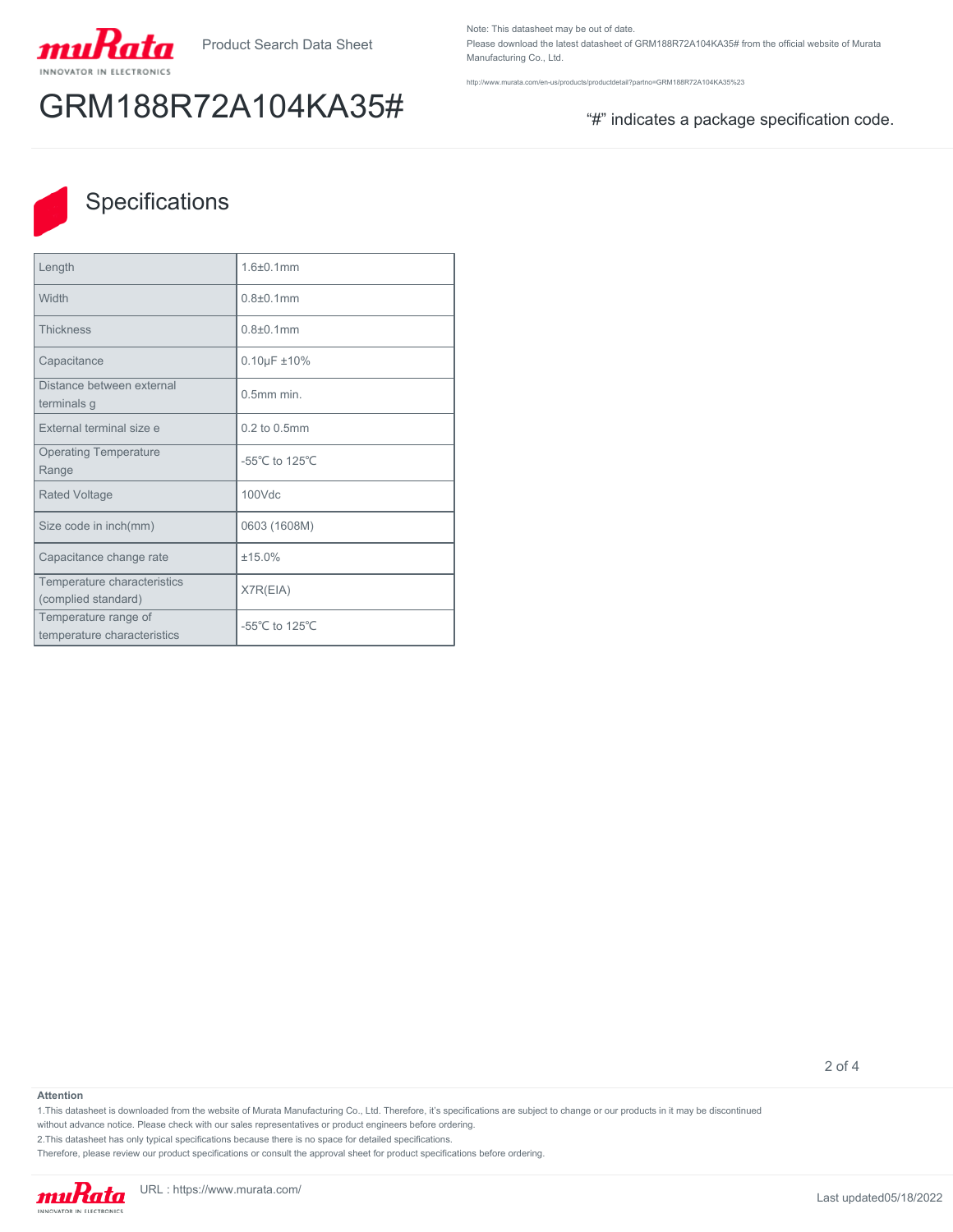

Product Search Data Sheet

Note: This datasheet may be out of date. Please download the latest datasheet of GRM188R72A104KA35# from the official website of Murata Manufacturing Co., Ltd.

w.murata.com/en-us/products/productdetail?partno=GRM188R72A104KA35%23

## GRM188R72A104KA35# "#" indicates a package specification code.

## Characteristic Data

The charts below may show another part number which shares its characteristics.









3 of 4

#### **Attention**

1.This datasheet is downloaded from the website of Murata Manufacturing Co., Ltd. Therefore, it's specifications are subject to change or our products in it may be discontinued

without advance notice. Please check with our sales representatives or product engineers before ordering.

2.This datasheet has only typical specifications because there is no space for detailed specifications.

Therefore, please review our product specifications or consult the approval sheet for product specifications before ordering.